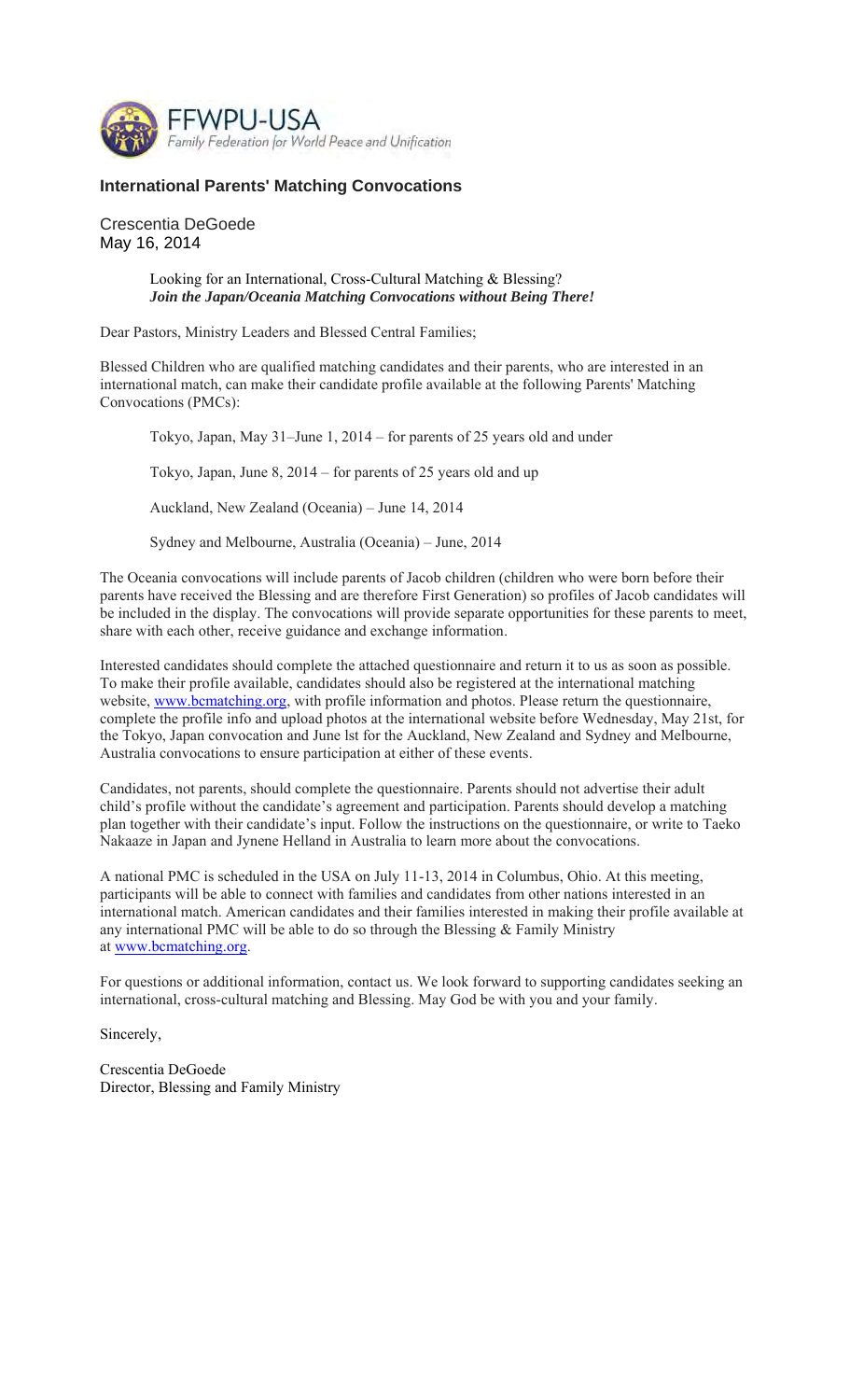## **Questions For Candidates Interested In An International Match - JAPAN**

**NAME:** 

For Candidates (not parents) interested in having their profile displayed during the **Tokyo, Japan Matching Convocations** in June 2014**.** 

Please complete this form, and return it to us by **May 21, 2014.** 

If you are not already registered, on the International Matching Website, visit www.bcmatching.org, register and complete your profile including photos. Your profile and photos will be downloaded and available to parents at the Oceania Convocation along with this form.

1. Explain a little about why are you interested in an international match?

| 2. Which age range do you prefer for your prospective partner? |                                                         |  |               |
|----------------------------------------------------------------|---------------------------------------------------------|--|---------------|
| Your age                                                       | Don't have a preference / $Up$ to years older / Down to |  | years younger |

3. When are you thinking you would like to begin marriage life?

After years / Within years Reason:

4. Are you willing to live overseas? Yes / No Reason:

5. If the OTHER party has any of the following situations, would you be able to accept them? Re-Blessing hadn't started married life (Yes/No) Re-Blessing had started married life (Yes/No) Any past purity issues prior to receiving True Parents' Special Grace (Yes/No) Mild physical disability (Yes/No) Manageable intellectual disability (Yes/No)

6. Please underline YOUR own status regarding the Blessing and Special Grace.

a. Not Blessed previously / Blessed previously

b. Didn't start marriage life / Started marriage life

- c. Attended Blessing Workshop / Didn't attend Blessing Workshop yet
- d. Completed purity interview / Didn't complete purity interview yet
- e. Standing as pure BC / Past purity mistakes requiring True Parents' Special Grace
- f. Completed conditions and received True Parents' Grace / Did not receive True Parents' Grace

7. Please mention any preferences you have for your match (personality, hobbies, academic background, job, appearance, etc.)